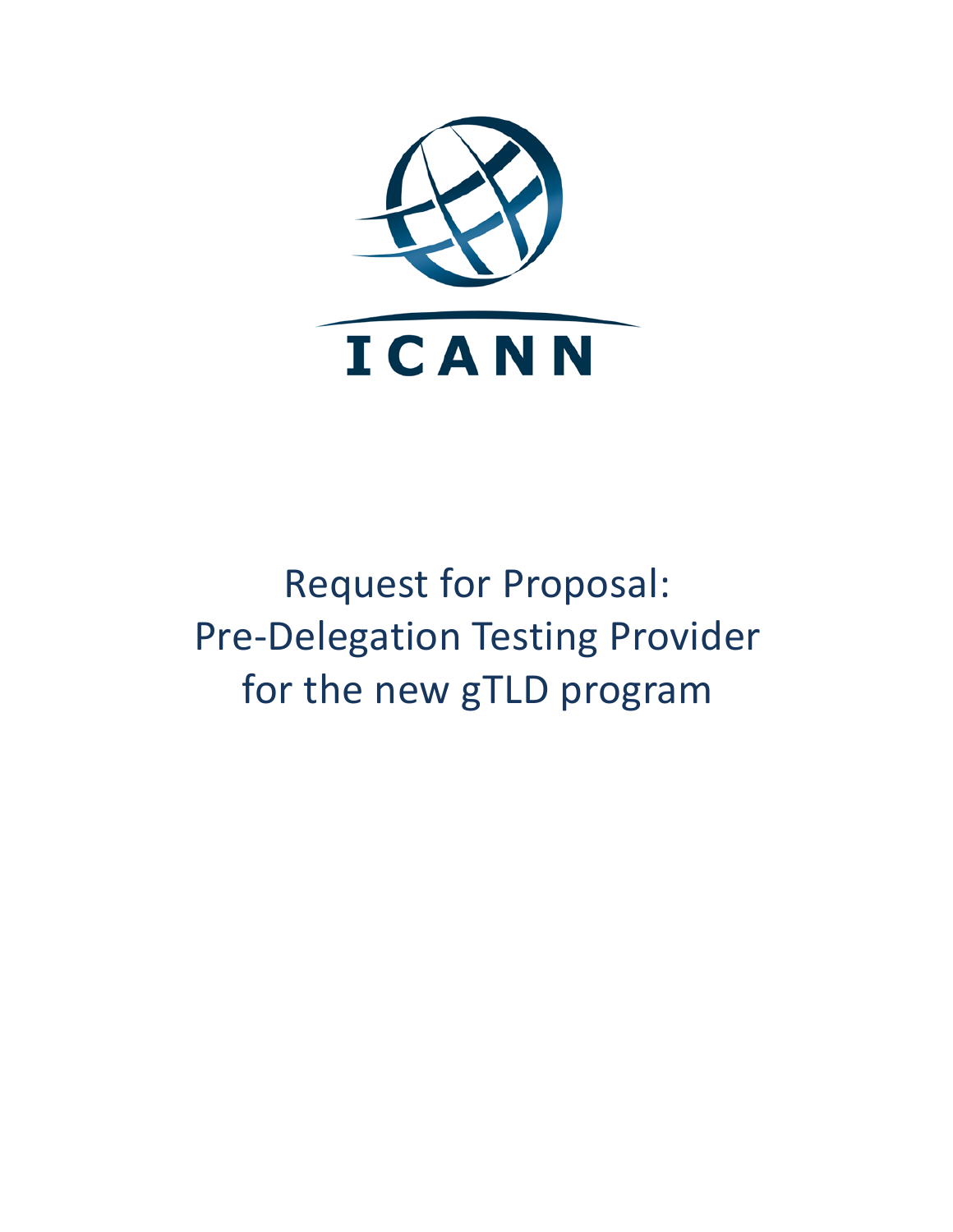# **1 Introduction**

#### 1.1 About this Document

The Internet Corporation for Assigned Names & Numbers (ICANN) is seeking one or more Pre-Delegation Testing Providers for the new generic top-level domains (gTLD) program. By issuing this Request for Proposals (RFP), ICANN is requesting a response to the requirements of a *Pre-Delegation Testing Provider*, to assist ICANN in performing the Pre-Delegation Testing for new gTLDs.

The purpose of the Pre-Delegation Testing is to verify that the applicant has met its commitment to establish registry operations in accordance with the technical and operational criteria described in the gTLD Applicant Guidebook (AGB). Each applicant will be required to complete Pre-Delegation Testing as a prerequisite to delegation into the root zone.

The test elements cover both DNS server infrastructure and registry system operations. In many cases the applicant will perform the test elements as instructed and provide documentation of the results to ICANN to demonstrate satisfactory performance. The applicant's self-certification documentation will be audited by the Pre-Delegation Testing Provider. ICANN is seeking a provider:

- Capable of developing a *Pre-Delegation Testing Software*, which can be used to efficiently and accurately verify that the applicant is compliant with the technical standards described in the gTLD Applicant Guidebook.
- Capable of hosting the *Pre-Delegation Testing System*, operating and providing support for the *Pre-Delegation Testing Software*.
- Capable of providing the *Pre-Delegation Testing Service*, using the *Pre-Delegation Testing System*  in combination with manual tests and review of applicants supplied information, to verify that the applicant has met its commitment to establish registry operations in accordance with the technical and operational criteria described in the gTLD Applicant Guidebook.
- With the ability to work within the guidelines established in this RFP. The response to this RFP should include your best offer to provide the software, system and services described within this document.
- Capable of providing these services to approximately 2000 applicants and performing the predelegation testing at a rate of 20 tests per week, with the ability to scale up to 100 tests per week if required.

#### 1.2 Overview of ICANN

The mission of ICANN, pursuant to its bylaws, is to coordinate, at the overall level, the global Internet's systems of unique identifiers, and in particular to ensure the stable and secure operation of the Internet's unique identifier systems. In particular, ICANN:

- Coordinates the allocation and assignment of the three sets of unique identifiers for the Internet, which are
	- o Domain names (forming a system referred to as DNS);
	- o Internet Protocol (IP) addresses;
	- o Autonomous System (AS) numbers; and
	- o Protocol port and parameter numbers.
- Coordinates the operation and evolution of the DNS root name server system.
- Coordinates policy development reasonably and appropriately related to these technical functions.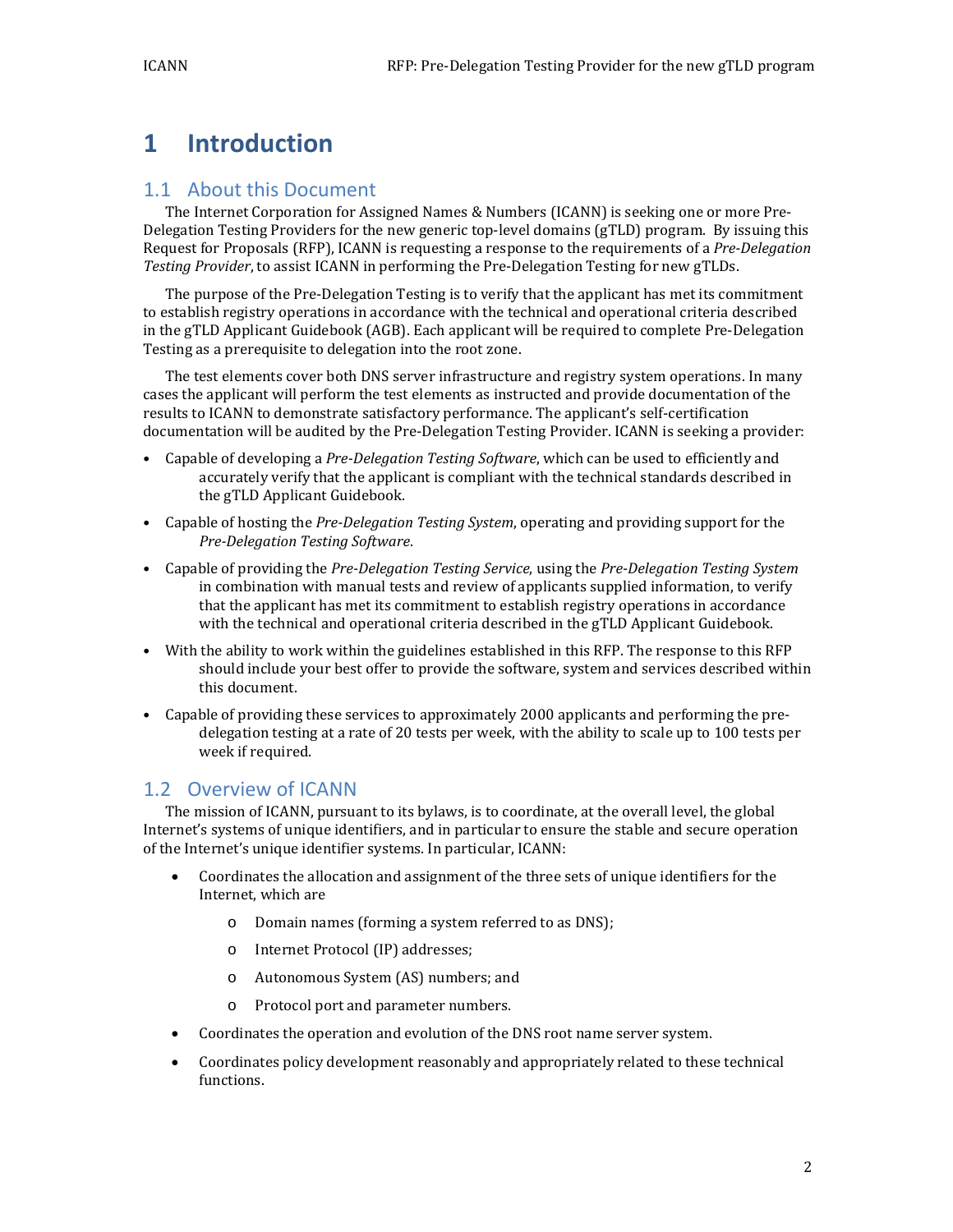ICANN is a non-profit organization dedicated to preserving the operational security and stability of the Internet; to promote competition; to achieve broad representation of global Internet communities; and to develop policy appropriate to its mission through bottom-up, consensus-based processes. See http://www.icann.org for more information.

#### 1.3 Overview of the Initiative

New gTLDs have been in the forefront of ICANN's agenda since its creation. The New gTLD program will open up the top level of the Internet's namespace to foster diversity, encourage competition, and enhance the utility of the DNS.

Currently the namespace consists of over 20 gTLDs and over 200 ccTLDs operating on various models. Each of the gTLDs has a designated *registry operator* according to a Registry Agreement between the operator and ICANN. The registry operator is responsible for the technical operation of the TLD, including all of the names registered in that TLD. The gTLDs are served by over 900 ICANN accredited registrars, who interact with registrants to perform domain name registration and other related services.

The New gTLD program will create a means for prospective registry operators to apply for new gTLDs, and create new options for consumers in the market. The program has launched its first application round, and a diverse set of nearly 2000 applications for new gTLDs has been received, including Internationalized Domain Names (IDNs), creating significant potential for new uses and benefit to Internet users across the globe.

The program has its origins in carefully deliberated policy development work by the ICANN community. In October 2007, the Generic Names Supporting Organization (GNSO) – one of the groups that coordinate global Internet policy at ICANN – formally completed its policy development work on New gTLDs and approved a set of 19 policy recommendations. Representatives from a wide variety of stakeholder groups – governments, individuals, civil society, business and intellectual property constituencies, and the technology community – were engaged in discussions for more than 18 months on such questions as the demand, benefits and risks of New gTLDs, the selection criteria that should be applied, how gTLDs should be allocated, and the contractual conditions that should be required for New gTLD registries going forward. The culmination of this policy development process was a decision by the ICANN Board of Directors to adopt the community – developed policy in June 2008.

A thorough brief to the policy process and outcomes can be found at http://gnso.icann.org/issues/new-gtlds.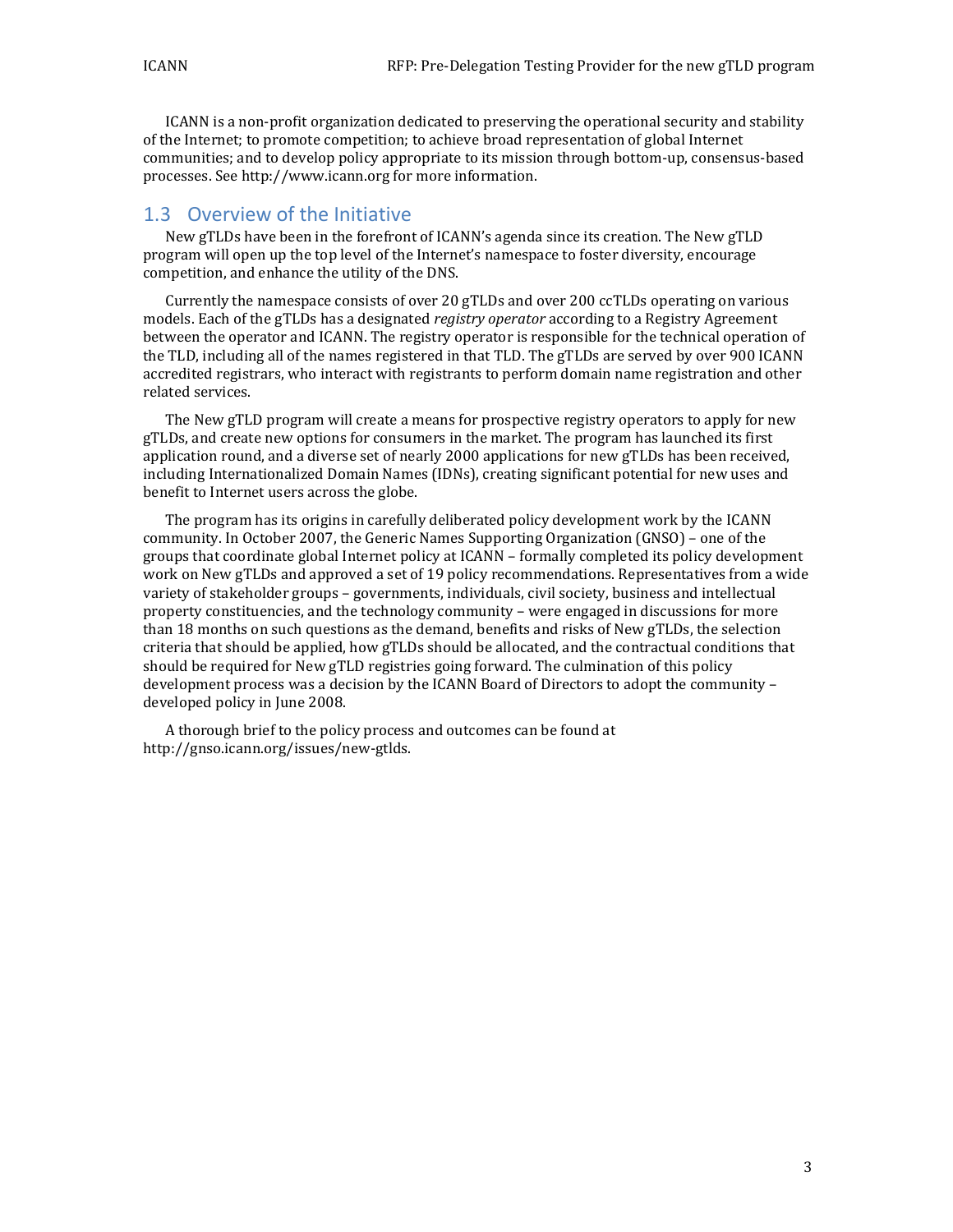# **2 Objectives, Scope, and Requirements**

#### 2.1 Objectives

The *Pre-Delegation Testing Provider* will perform gTLD Pre-Delegation testing as described in section 5.2 of the *gTLD Applicant Guidebook* (AGB). This process includes the following steps for each applicant:

- Collect the required information from the applicant, including communicating with the applicant until the provided information is clear and complete
- Review and verify collected information
- Run automated technical compliance tests
- Review test results and applicant-provided documentation
- Compile report of test findings
- Submit results and collected information to ICANN

Pre-delegation Testing is expected to occur at an average rate of 20 applicants per week. ICANN is seeking to establish a 24-month contract with one or more Pre-Delegation Testing Providers (with option to extend), responsible for establishing a Pre-Delegation Testing Service and for conducting the testing of the applicants registry operations.

#### <span id="page-3-0"></span>2.2 Scope

For clarity, the tasks of the *Pre-Delegation Testing Provider* are divided into three separate parts with different scope and timing requirements:

- *Pre-Delegation Testing Software*  the development of software for interacting with the applicant and performing automated test cases to verify technical standards compliance and reachability.
- *Pre-Delegation Testing System –* hosting, operation and support of the developed software.
- *Pre-Delegation Testing Service*–the execution of the pre-delegation testing process for each applicant, and reporting of the results back to ICANN.

#### 2.2.1 Pre-Delegation Testing Software

The Pre-Delegation Testing Software is used for facilitating the interaction between the applicant and the Pre-Delegation Testing Provider, and to perform those technical tests which can be automated.

The software should present a standards-compliant web interface to the applicants, where they are able to submit the required information, check the status of their pending pre-delegation test and to retrieve the report after the test has been completed.

Through the software, the Pre-Delegation Testing Provider should be able to request additional information and keep track of the communication with the applicant. Upon request from ICANN, the Pre-Delegation Testing Provider should be able to report on status for an individual applicant, and provide ICANN with a report once the test has been finalized.

The Pre-Delegation Testing Software should be made available to ICANN in source code format. For the benefit of the Internet community, and to enable broad community review, the software developed under the contract may be published by ICANN as Open Source Software.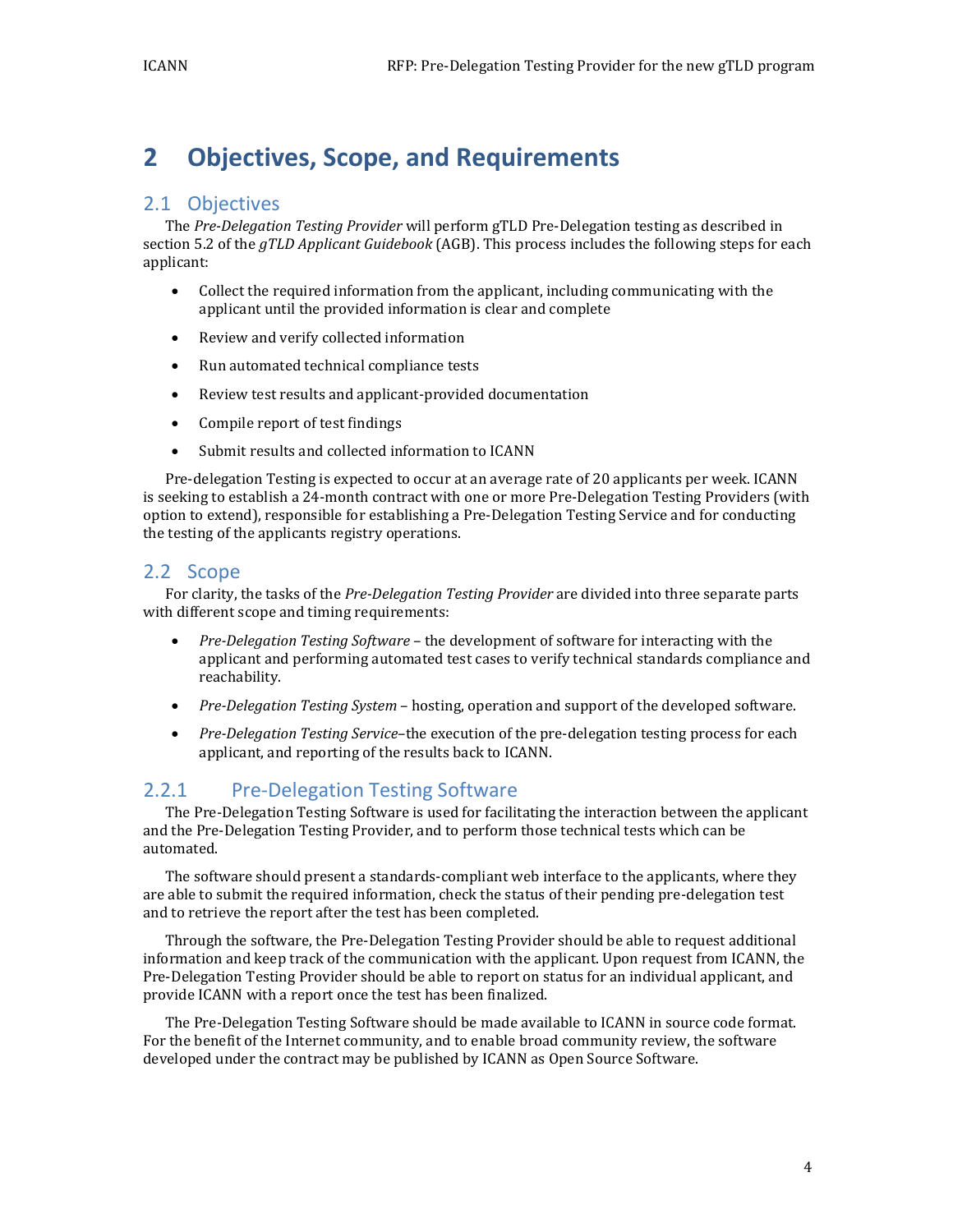## 2.2.2 Pre-Delegation Testing System

The Pre-Delegation Testing Provider should supply an operational Pre-Delegation Testing System on ICANN's behalf.

The information gathered within the Pre-Delegation Testing System is the property of ICANN. The data within the system may be sensitive to others, and the Pre-Delegation Testing Provider should take such actions required to maintain the confidentiality and integrity of the data. The Pre-Delegation Testing Provider should also be able to supply a daily full disaster-recovery backup of the system in an agreed format and upload mechanism to ICANN.

A procedure to restore the Pre-Delegation Testing System from scratch should be provided.

#### 2.2.3 Pre-Delegation Testing Service

Once the applicant has submitted the information and data required for the Pre-Delegation Testing, the Pre-Delegation Testing Provider agent will verify the collected data, execute automated technical compliance tests, review test results and any applicant-provided documentation. Should any tests fail, or additional information be required, the agent will report back and follow up with the applicant through the system before retesting or failing the test.

In addition to the tests and reviews which all applicants will undergo, ICANN may elect to perform on-site audit of an applicant, at the services delivery point of the registry or elsewhere as determined by ICANN. The Pre-Delegation Testing Provider should have the ability to perform these on-site audits globally within a reasonable notice time.

ICANN may also elect to have the Pre-Delegation Testing Provider verify the data escrow release process under the same conditions.

Once the tests and reviews have been completed, the agent will compile a report which will be made available to the applicant and also submitted to ICANN.

#### 2.3 Requirements

#### 2.3.1 Scheduling

The pre-delegation testing scheduling will be handled in the TLD Application System (TAS). Therefore, the pre-delegation testing provider will be required to accept a feed from the TAS database for the schedule of testing.

**[R1]** The Pre-Delegation Testing Provider should be able to receive a testing schedule from TAS. ICANN will provide the Pre-Delegation Testing Provider with applicable specifications of data format and communication protocols.

#### 2.3.2 Data Collection & Communication of Results

The *Pre-Delegation Testing System* will be used for collecting the required information from the applicant. The applicants will be authenticated, directly or indirectly, via the TLD Application System (TAS).

- **[R2]** The Pre-Delegation Testing Provider shall collect the following information from the applicant:
	- All name server names and IPv4/IPv6 addresses to be used in serving the new TLD data;
	- If using anycast, the list of names and IPv4/IPv6 unicast addresses allowing the identification of each individual server in the anycast sets;
	- If IDN registrations will be supported, the complete IDN tables used in the registry system should be submitted in a machine-readable format suitable to be read programmatically. A format such as the model format described in Section 5 of RFC 4290 would be ideal. The format used by RFC 3743 is an acceptable alternative. For variant generation algorithms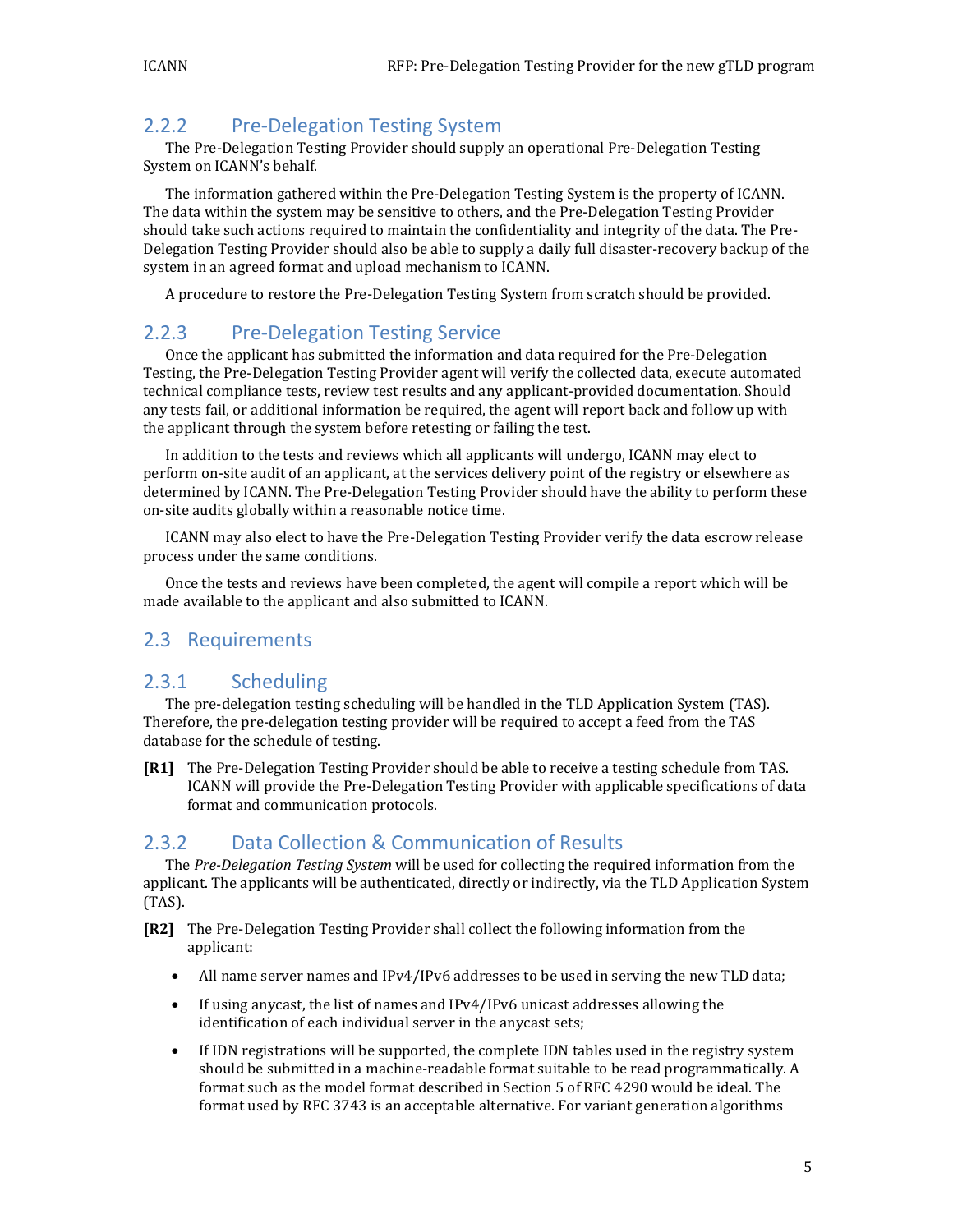that are more complex (such as those with contextual rules) and cannot be expressed using these table formats, an exception handling process, in which domains are to be tested manually, should be implemented;

- A valid trust anchor (in DS RR format) to be used at the time of testing for verification of DNSSEC capability;
- Two Registrar EPP credentials (username, password and/or any required client certificate and keys) to be used for testing the Registry EPP interface (including domain.transfer);
- One full and one incremental data escrow deposit sample;
- TLD DNSSEC Practice Statement (DPS);
- The executed agreement between the selected escrow agent and the applicant; and
- Self-certification documentation (in PDF format) including data on load capacity, latency and network reachability as described in section 5.2 of the AGB:
	- o DNS Testing Report;
	- o DNSSEC Testing Report;
	- o Whois Testing Report; and
	- o EPP Testing Report.
- **[R3]** Information from the applicant should be collected online and, when applicable, in a machineparsable form.
- **[R4]** Information from the applicant should be collected using a web-based user interface (UI). The UI should conform to W3C XHTML 1.0 Strict (including the use of JavaScript), but may not use any web browser plugins (e.g. Java, Adobe Flash, Microsoft Silverlight).
- **[R5]** All communications between the Pre-Delegation Testing System and the applicant should be encrypted and mutually authenticated.
- **[R6]** All communications between the Pre-Delegation Testing System and the Pre-Delegation Testing Agent should be encrypted and mutually authenticated.
- **[R7]** Applicants are to be authenticated using the TLD Application System (TAS), or authenticated via separate credentials communicated to the applicant via TAS. ICANN will provide the Pre-Delegation Testing Provider with an interface for verifying TAS credentials if required.
- **[R8]** Test results and all the information collected from the applicants should be submitted to TLD Application System (TAS) in machine-readable format. ICANN will provide the Pre-Delegation Testing Provider with applicable specifications of data format and communication protocols.

#### 2.3.3 Test Elements: DNS Infrastructure

The Pre-Delegation Testing Provider will execute automated Pre-Delegation DNS Tests using the parameters supplied by the applicant. All tests are to be performed over IPv4 and IPv6, to all name servers, from at least five points on the Internet. At least one probe node should be located in every ICANN region.

- **[R9]** Test the applicant's DNS infrastructure for compliance with the requirements described in the gTLD Applicant Guidebook section 5.2.
- **[R10]** Review the self-certification documents relating to the DNS infrastructure and verify compliance with the assertions made in the gTLD application in relation to system performance as described in specification 10 of the registry agreement.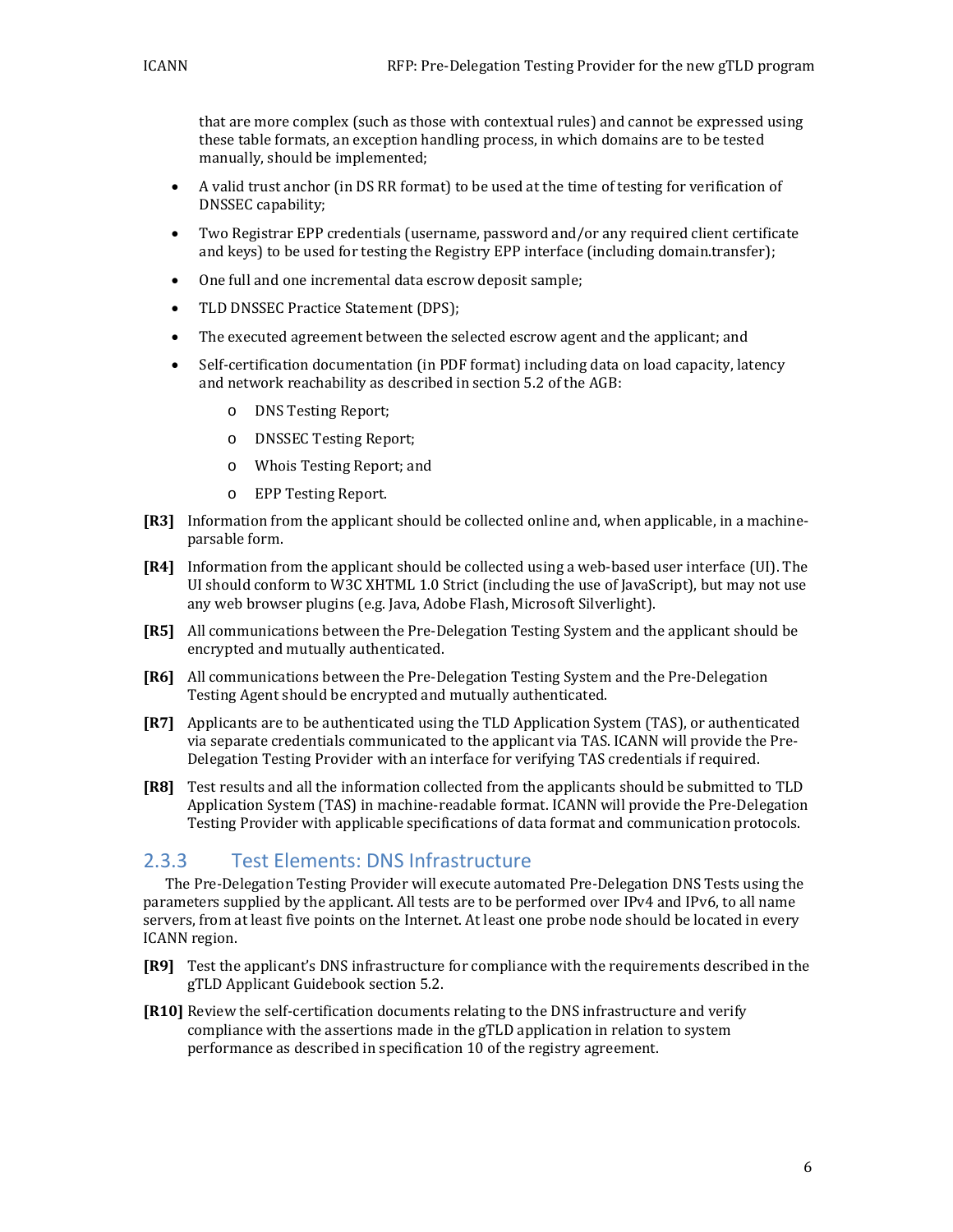## 2.3.4 Test Elements: Registry Systems

#### 2.3.4.1 Whois

The Pre-Delegation Testing Provider will test the Whois service over port 43 (Whois) and 80/443 (HTTP/HTTPS), and verify the response format. All tests are to be performed over IPv4 and IPv6 from at least five points on the Internet. At least one probe node should be located in every ICANN region.

**[R11]** Test the applicant's Whois interface for compliance with the requirements described in the gTLD Applicant Guidebook section 5.2, including response format and review of the data mining detection and mitigation control functions.

**[R12]** Review the self-certification documents relating to the Whois interface and verify compliance with the assertions made in the gTLD application in relation to system performance as described in specification 10 of the registry agreement.

#### 2.3.4.2 EPP

The Pre-Delegation Testing Provider will execute an *Extensible Provisioning Protocol* (EPP) testcase suite using registrar credentials supplied by the applicant. The tests include:

- IPv6 transport support (if supported by the registry)
- IPv6 DNS glue records handling
- DNSSEC support

All tests are to be performed over IPv4 and IPv6 from various points on the Internet.

**[R13]** Test the applicant's EPP interface for standards compliance with the requirements described in the gTLD Applicant Guidebook section 5.2, including the following commands:

- domain.create
- domain.renew
- domain.update
- domain.transfer
- domain.delete
- contact.create
- contact.delete
- host.create
- host.delete
- **[R14]** The provider should use internal subordinated hosts to verify the correct handling of glue records.
- **[R15]** The provider should verify DNSSEC support.
- **[R16]** The provider should verify that EPP transform commands are propagated to the DNS and Whois servers of the applicant in less than 60 minutes.
- **[R17]** Review the self-certification documents relating to the EPP interface and verify compliance with the assertions made in the gTLD application in relation to system performance as described in specification 10 of the registry agreement.
- **[R18]** Review applicant's EPP extensions documentation and verify standards compliance with RFC 3735, and verify that any extensions are consistent with the gTLD contract.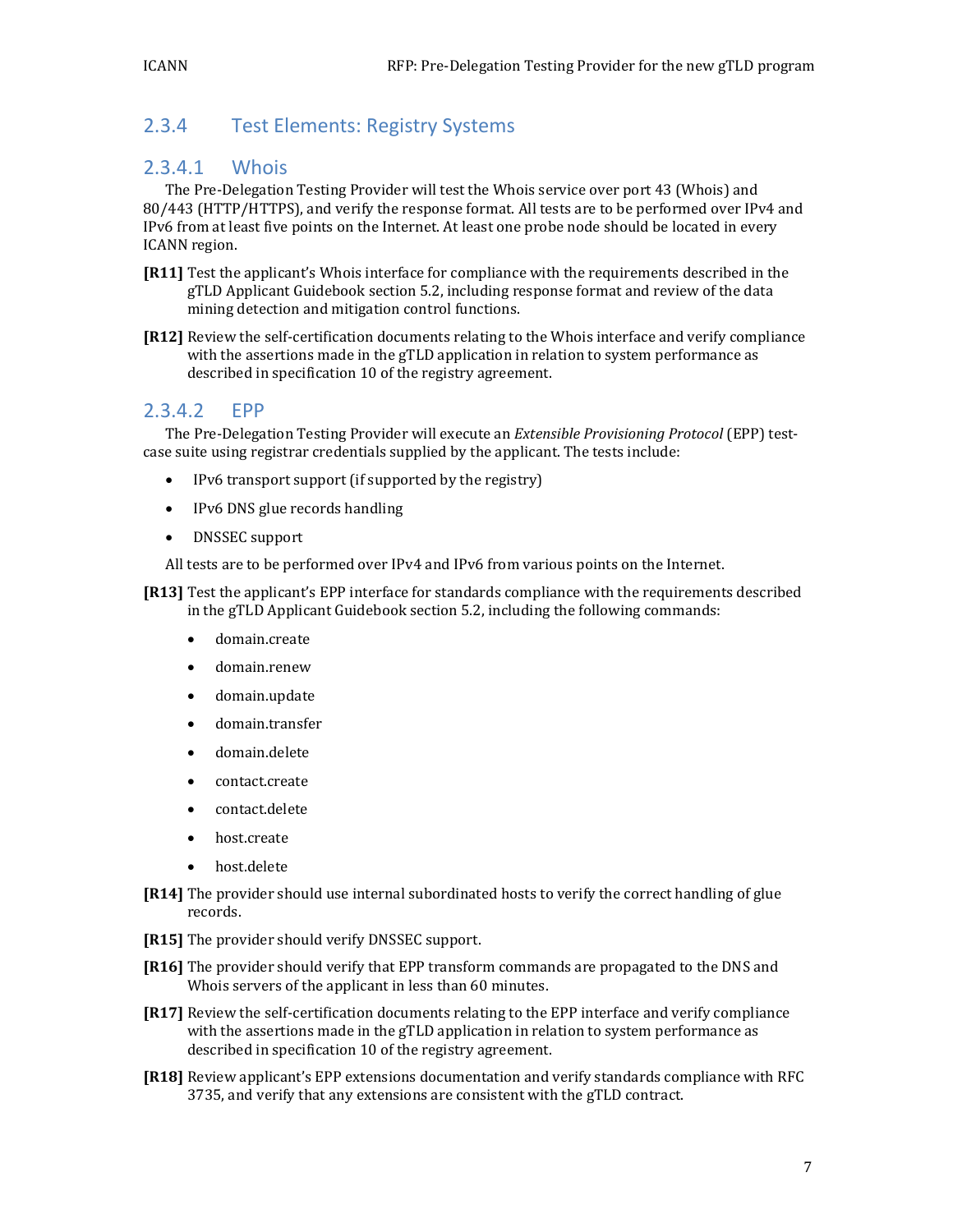#### 2.3.4.3 IDN

The Pre-Delegation Testing Provider will verify the IDN table(s) used by the registry systems.

- **[R19]** Verify the complete IDN tables(s) used by the registry system for compliance with the Guidelines for the Implementation of Internationalized Domain Names $^{\mathrm{1}}$ .
- **[R20]** Verify the format is such as the model format described in Section 5 of RFC 4290. The format used by RFC 3743 is an acceptable alternative. For variant generation algorithms that are more complex (such as those with contextual rules) and cannot be expressed using these table formats, an exception handling process, in which domains are to be tested manually, should be implemented.

### 2.3.4.4 Data Escrow Deposit Format

The Pre-Delegation Testing Provider will validate the format of the data escrow deposit as provided by the applicant.

- **[R21]** Validate the format of one full and one incremental data escrow deposit as provided by the applicant for compliance with the New gTLD Agreement specification 2 – *Data Escrow Requirements*.
- **[R22]** Verify that the applicant's data escrow profile is in compliance with section 3 of the New gTLD Agreement specification 2 – *Data Escrow Requirements*.
- **[R23]** Review the submitted escrow provider agreement and any self-certification documents related to data escrow, and verify compliance with the requirements stated by the New gTLD Agreement specification 2 – *Data Escrow Requirements*.
- **[R24]** For each Data Escrow Service Provider contracted by gTLD applicants, verify that data can be released within 24 hours as stated by the New gTLD Agreement specification 2 – *Data Escrow Requirements*.

#### 2.3.4.5 DNSSEC Trust Anchor

The Pre-Delegation Testing Provider will verify that the provided DNSSEC trust anchor chains correctly with the tested zone.

**[R25]** Verify that the provided DNSSEC trust anchor can be used to validate DNSSEC signatures in the test zone.

#### 2.3.4.6 DNSSEC Practice Statement Review

The Pre-Delegation Testing Provider will verify that the DNSSEC Practices Statement adequately covers and explains relevant aspects of DNSSEC operations in the zone, and is consistent with the DNSSEC parameters being observed.

**[R26]** Review the submitted DNSSEC Practices Statement (DPS) and verify that it is describing critical security controls and procedures for key material storage, access and usage for its own keys and secure acceptance of registrants' public-key material, and that the DPS is following the format described in the IETF DPS Framework (currently in draft format, see [http://tools.ietf.org/html/draft-ietf-dnsop-dnssec-dps-framework\)](http://tools.ietf.org/html/draft-ietf-dnsop-dnssec-dps-framework).

#### 2.4 Required Capabilities & Experience

ICANN expects that respondents will, at a minimum, satisfy the following experience requirements:

- Possess an in-depth documented technical expertise in the EPP, DNS and Whois protocols.
- Demonstrated ability to test the DNS protocol.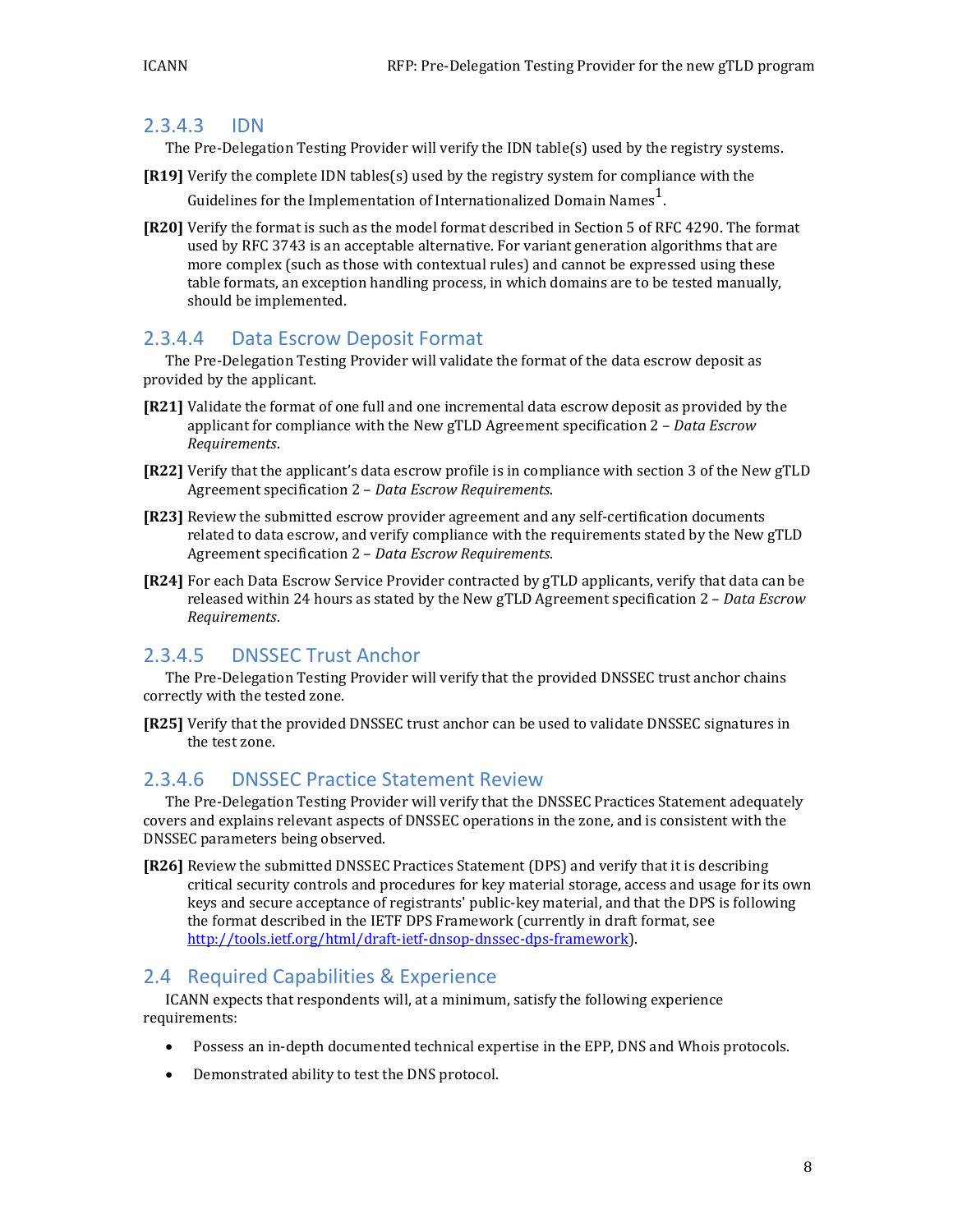- Demonstrated ability to implement and test the EPP (Extensible Provisioning Protocol) protocol.
- Familiarity with the challenges and pitfalls required to correctly implement support for IDN (International Domain Names).
- Knowledge of the DNSSEC Practice Statement framework.
- Capable of providing the Pre-Delegation Testing Service at a rate of 20 applicants per week, and with the ability to scale up to 100 applicants per week given four (4) weeks notice.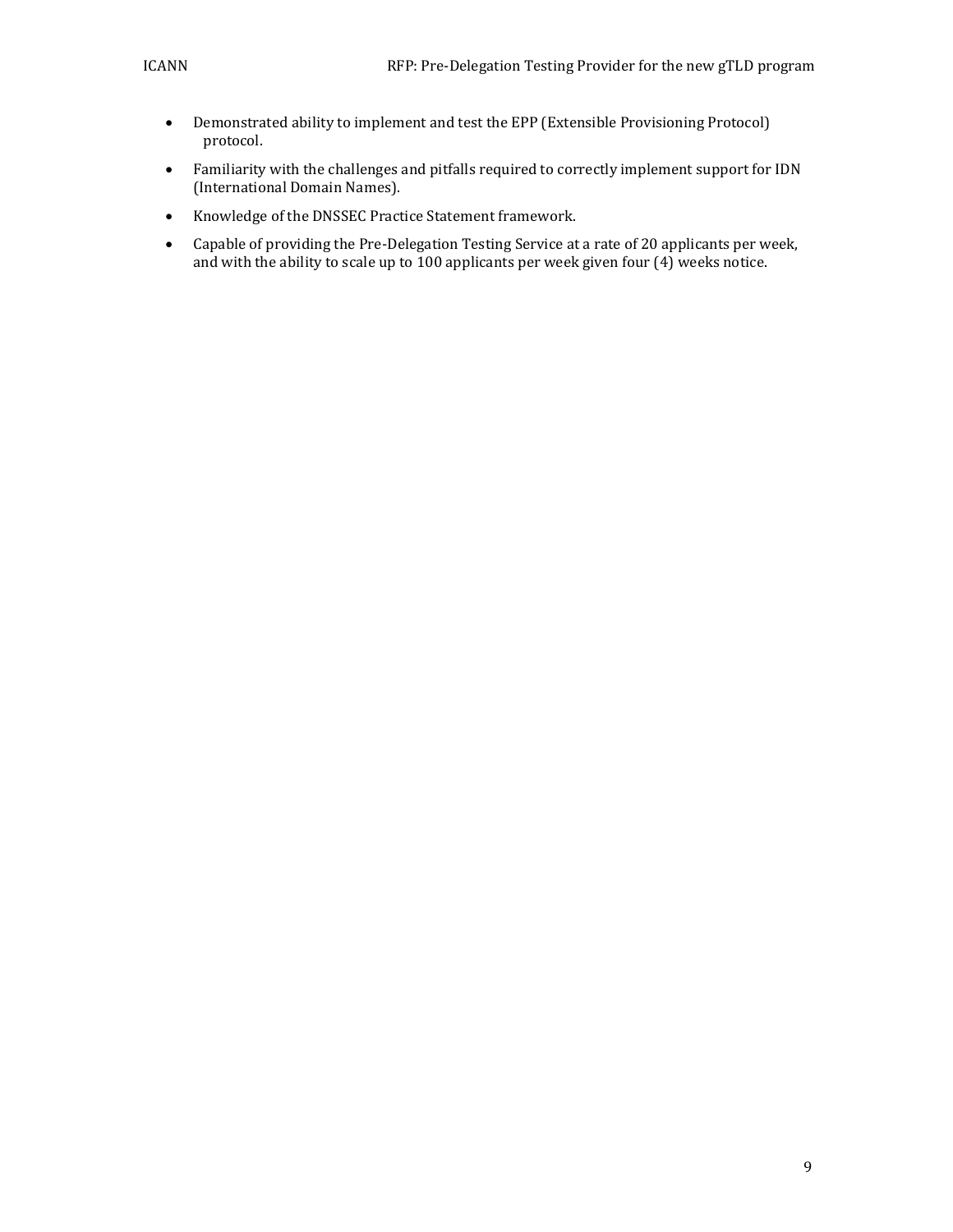# **3 Required Response Items**

#### 3.1 Company Information and Background

- **[Q1]** Respondents must provide the following information regarding the organization:
	- a) Name
	- b) Street Address
	- c) City
	- d) State, Province or Region
	- e) Country of Corporate headquarters
	- f) Postal code(s)
	- g) Country of Incorporation, if different
	- h) Phone
	- i) Fax
	- j) Website
- **[Q2]** Please indicate if the organization is a subsidiary of any other company?
	- a) If so, please indicate the parent company and how you are managed by the parent (actively or autonomously).
- **[Q3]** Please indicate if you are an affiliate of (or have as a client) any ICANN accredited registrar, registry or other contracted party or have any ownership interest in any ICANN accredited registrar, registry or other contracted party with ICANN.
- **[Q4]** Please indicate if you provide any advisory or consulting services to applicants or service providers participating in the New gTLD Program.
- **[Q5]** Please list any subcontractors that are to be engaged for this contract.
- **[Q6]** Please indicate that you and all your subcontractors (if any) agree to comply with the Code of Conduct and Conflict of Interest Guidelines for panelists contained in section 2.4.3 of the *gTLD Applicant Guidebook* (AGB).

#### 3.2 Company Overview

- **[Q7]** What characteristics most distinguish your organization from your competitors?
- **[Q8]** Summarize the key points of the proposal including the benefits to the Internet community of engaging your organization.

#### 3.3 Qualifications

- **[Q9]** Provide an overview of the global resources of your organization, including an overview of where you have offices.
- **[Q10]** Provide examples of any relevant project, industry participation, and publications that highlight your experience.
- **[Q11]** Provide names, roles, responsibilities and resumes for each key team member engaged in delivering the related services.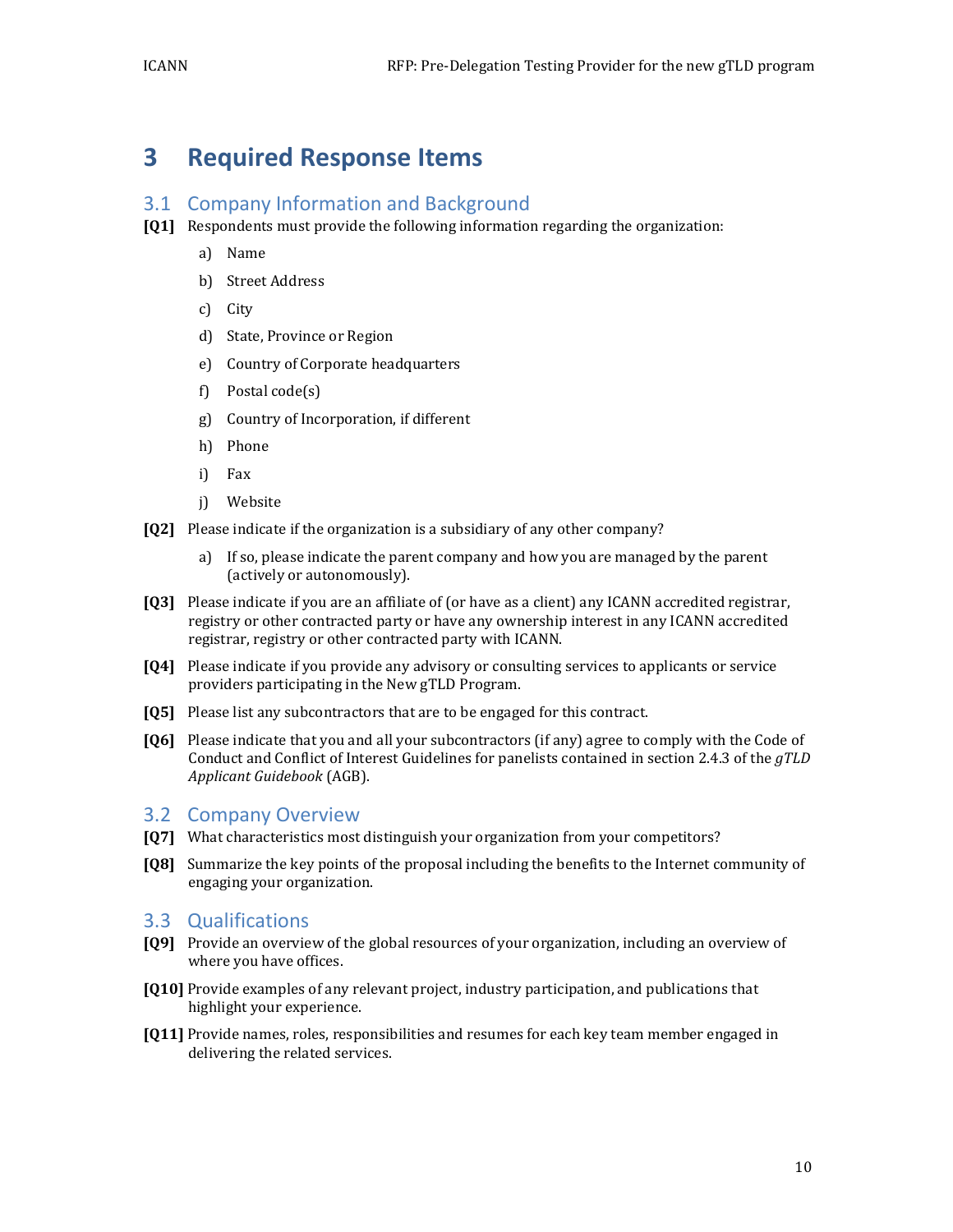#### 3.4 Approach & Timing

- **[Q12]** Describe how you will keep ICANN timely informed of any issues related to the delivering of the services described in this RFP.
- **[Q13]** Describe the processes to be followed for system design, development and quality assurance.
- **[Q14]** Describe how the organization will deliver the services for items listed in section [2.2](#page-3-0) of this RFP, including its ability to scale. Please include:
	- a) Name and description of any 3rd party organizations that will participate in the delivery of the services.
- **[Q15]** Describe the process for determining and reporting any potential conflicts of interest between your organization and any entity or individual applying for a gTLD.
	- a) Provide a conflict of interest assessment based on the current list of new gTLD applicants.
- **[Q16]** Include a description of the approach used in delivering the functionality and services provided during the implementation period to meet the schedule requirements.
	- a) Provide a high-level schedule describing when each of the three major phases will begin and when they end or be operational.
	- b) Define the expected cycle time for each pre-delegation test.
- **[Q17]** Describe your organization's process for hiring and training qualified Testing Service Agents.
	- a) Provide examples of training and management oversight provided to Testing Service Agents.
	- b) If remote agents are engaged, describe how the Testing Service Agents are supported, scheduled and managed.

#### 3.5 Pre-Testing Testing Software and System

- **[Q18]** Describe the technology platform used in the delivery of the services provided.
- **[Q19]** Describe your software's server hardware and operating system requirements for central components and any remote testing components.
- **[Q20]** List the language(s) used to implement your software.
- **[Q21]** List all 3rd party software components that will be used by the software. Also list under what license these components are to be used.
- **[Q22]** List all 3rd party services that will be used by the software.
- **[Q23]** Describe how and from where (country and autonomous system number) you plan to perform the test from various points on the Internet.

#### 3.6 Estimated Costs

The respondent should provide pricing for the following phases of the project given the stated requirements in this document and the assumptions listed below. Please also document any unlisted assumptions.

**[Q24]** Pre-Delegation Testing Software and System:

- a) Fixed price for the development of the Pre-Delegation Testing Software.
- b) Monthly fee for operation and support of the Pre-Delegation Testing System, including maintenance of the Pre-Delegation Testing Software, for a contract period of 24 months.
- c) An optional 12-month extension of the contract.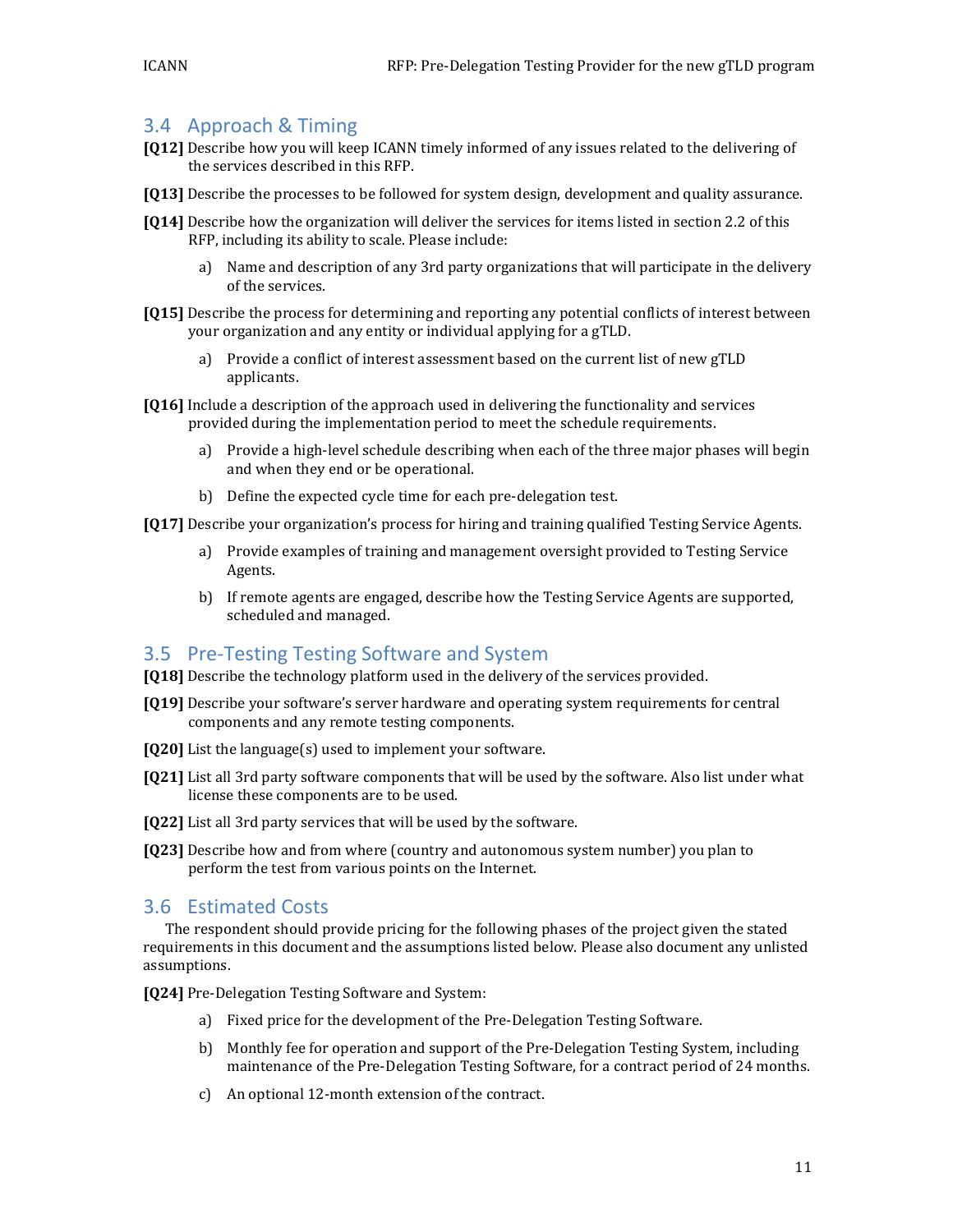#### **[Q25]** Pre-Delegation Testing Service

- a) Per applicant fee for providing Pre-Delegation Testing Services for a contract period of 24 months, at the estimated rate of 20 applicants per week and with the ability to scale up to 100 applicants per week, four weeks after being requested by ICANN.
- b) An optional 12-month extension of the contract.

**[Q26]** The respondent should also provide pricing items for:

- a) An on-site audit at the services delivery point of the registry or elsewhere as determined by ICANN. It is expected that ICANN will require in the order of 30 tests the contract period.
- b) A data Escrow Agent release process test.<br>order of 20 tests throughout the contract period. order of 20 tests throughout
- c) Audit of load test of DNS over both TCP and UDP.
- d) Audit of load test of the Whois service.
- e) Audit of load test of the EPP service.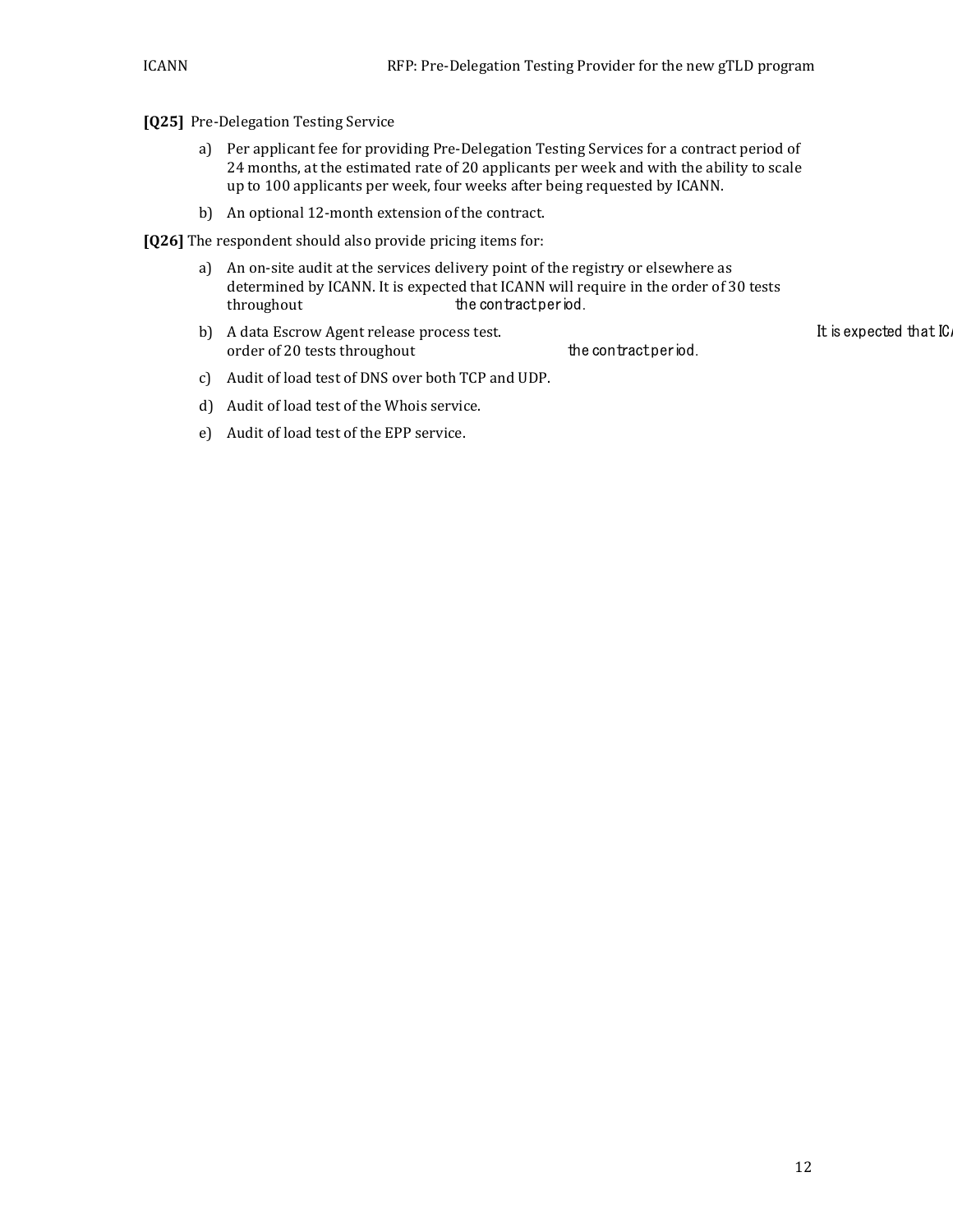# **4 Instructions to Respondents**

#### 4.1 Definition of Respondent

*Respondent* means any person or firm receiving this RFP or submitting a proposal in response to this RFP.

## 4.2 Timeline

The following preliminary dates have been established as milestones for this RFP. ICANN reserves the right to modify or change this timeline in its absolute discretion.

| November 7, 2012  | Vendors' questions to be submitted to ICANN                      |
|-------------------|------------------------------------------------------------------|
| November 12, 2012 | <b>ICANN</b> providing answers to vendors' questions             |
| November 20, 2012 | Deadline for submission of proposals                             |
| December 5, 2012  | Anticipated Contract Award                                       |
| December, 2012    | Provider to begin implementation project                         |
| January 21, 2013  | Implementation plan and specifications to be reviewed by ICANN   |
| February 4, 2013  | Test-case design to be reviewed by ICANN                         |
| March 12, 2013    | ICANN to begin Pre-Delegation Testing Service acceptance testing |
| March 18-22, 2013 | Pilot registry testing                                           |
| March 25, 2013    | Pre-Delegation Testing Provider to be ready for production       |

#### 4.3 Submission of Proposals

Proposals shall be prepared and submitted in the number, form and format requested by this RFP. Your written proposal should include responses to each of the attached RFP questions. For ease of evaluation, please limit your response to no more than twenty (20) pages, plus necessary appendices, including team resumes.

**Please arrange to have an electronic copy delivered to ICANN via email to pre-delegation-testing-bid@icann.org by 23.59 UTC on November 20, 2012**.

#### 4.4 Discrepancies, Omissions and Additional Information

Respondent is responsible for examining this RFP and all addenda. Failure to do so will be at the sole risk of Respondent. Should Respondent find discrepancies, omissions, unclear or ambiguous intent or meaning, or should any question arise concerning this RFP, Respondent must notify ICANN of such findings immediately in writing via email no later than November 7, 2012 to pre-delegationtesting-bid@icann.org.

Should such matters remain unresolved by ICANN prior to Respondent's preparation of its proposal, such matters must be addressed in Respondent's proposal.

ICANN is not responsible for oral statements made by its employees, agents, or representatives concerning this RFP. If Respondent requires additional information, Respondent must request that the issuer of this RFP furnish such information in writing (see section [4.5\)](#page-13-0).

A Respondent's proposal is presumed to represent its best efforts to respond to the RFP. Any significant inconsistency, accuracy, or omission of information required in making a determination of a suppliers ability to perform the services requested, in ICANN's sole determination, raises a fundamental issue of the Respondent's understanding of the nature and scope of the work required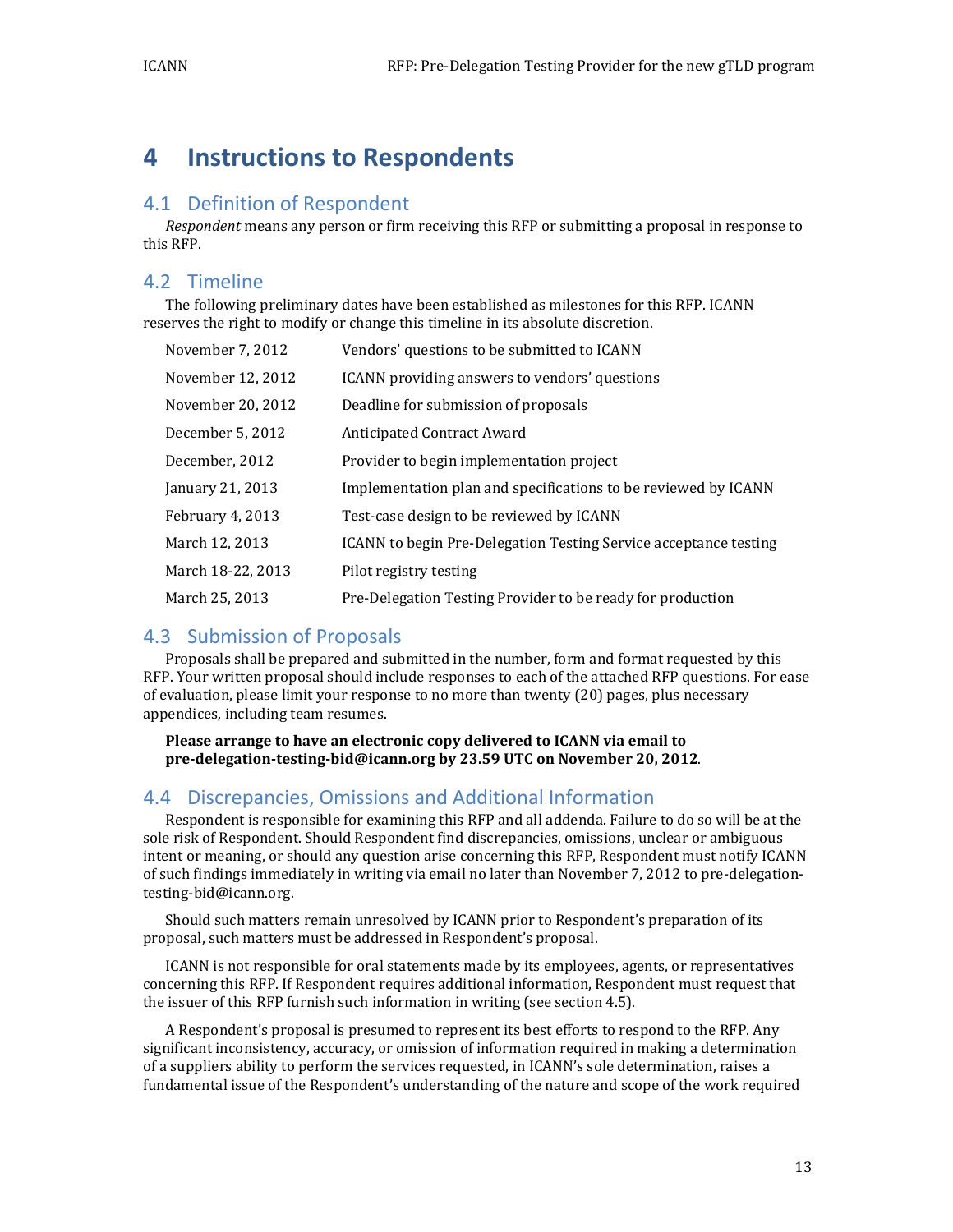and of its ability to perform the contract as proposed and may be cause for rejection of the proposal. The burden of proof as to cost credibility rests with the Respondent.

If necessary, supplemental information to this RFP will be provided to all prospective Respondents receiving this RFP. All supplemental information issued by ICANN will form part of this RFP. ICANN is not responsible for any failure by prospective Respondents to receive supplemental information.

#### <span id="page-13-0"></span>4.5 Vendor Questions Regarding the RFP

All questions regarding the RFP must be submitted via email to the following address: predelegation-testing-bid@icann.org, and received no later than November 7, 2012. No individual response will be provided to vendors participating in this RFP. Questions may be published and responded to by ICANN in its sole discretion. If published publicly, no identifying vendor information shall be presented in ICANN's reply. Similar vendor questions and ICANN's corresponding answers will be modified to provide a single, vendor neutral response by November 12, 2012, and will be provided to all vendors participating in this RFP process.

#### 4.6 Receipt and Opening of the Proposal

Proposals in PDF format will be received by ICANN at the email address shown above until the date and time shown herein. Proposals will be reviewed only by ICANN personnel and consultants as required to complete the evaluation of the Respondent's responses. Failure to deliver a response by the required date may disqualify a Respondent from participating.

#### 4.7 ICANN Questions for the Respondent after receipt of the RFP response

Throughout the RFP process, ICANN in its sole discretion may contact a Respondent with clarifying technical or business questions about their RFP response. All responses by the Respondent must be submitted via email.

#### 4.8 Proposal Evaluation

ICANN will evaluate Respondent's proposal and other pertinent information to arrive at an award decision. Respondent's entire proposal will be reviewed for responsiveness to the RFP and for clarity and conciseness of the information presented. ICANN will review the information presented to determine which supplier best meets the evaluation criteria.

#### 4.9 Selection of the Pre-Delegation Testing Provider

Respondent's proposal will be evaluated by a Selection Committee, using a comprehensive set of criteria. The proposal will be evaluated on the basis of its technical, management and cost merits after a review of all aspects of each category in relationship to the requirements of this RFP. The ultimate basis for the selection will be in the absolute discretion of ICANN.

A partial list of the evaluation criteria follows:

- Is the Respondent's proposed solution capable of meeting the objectives and requirements set forth in this RFP?
- Has the Respondent clearly demonstrated the fee structure to ensure a cost-efficient model?
- Are the Respondent's experience and capabilities clearly stated in the proposal?
- Does the Respondent have the operational experience necessary to deliver the described services?
- Is the response clear and does it address the functional requirements provided?
- Has the Respondent demonstrated an ability to scale as necessary?
- Is the requested proposal complete and in the format requested?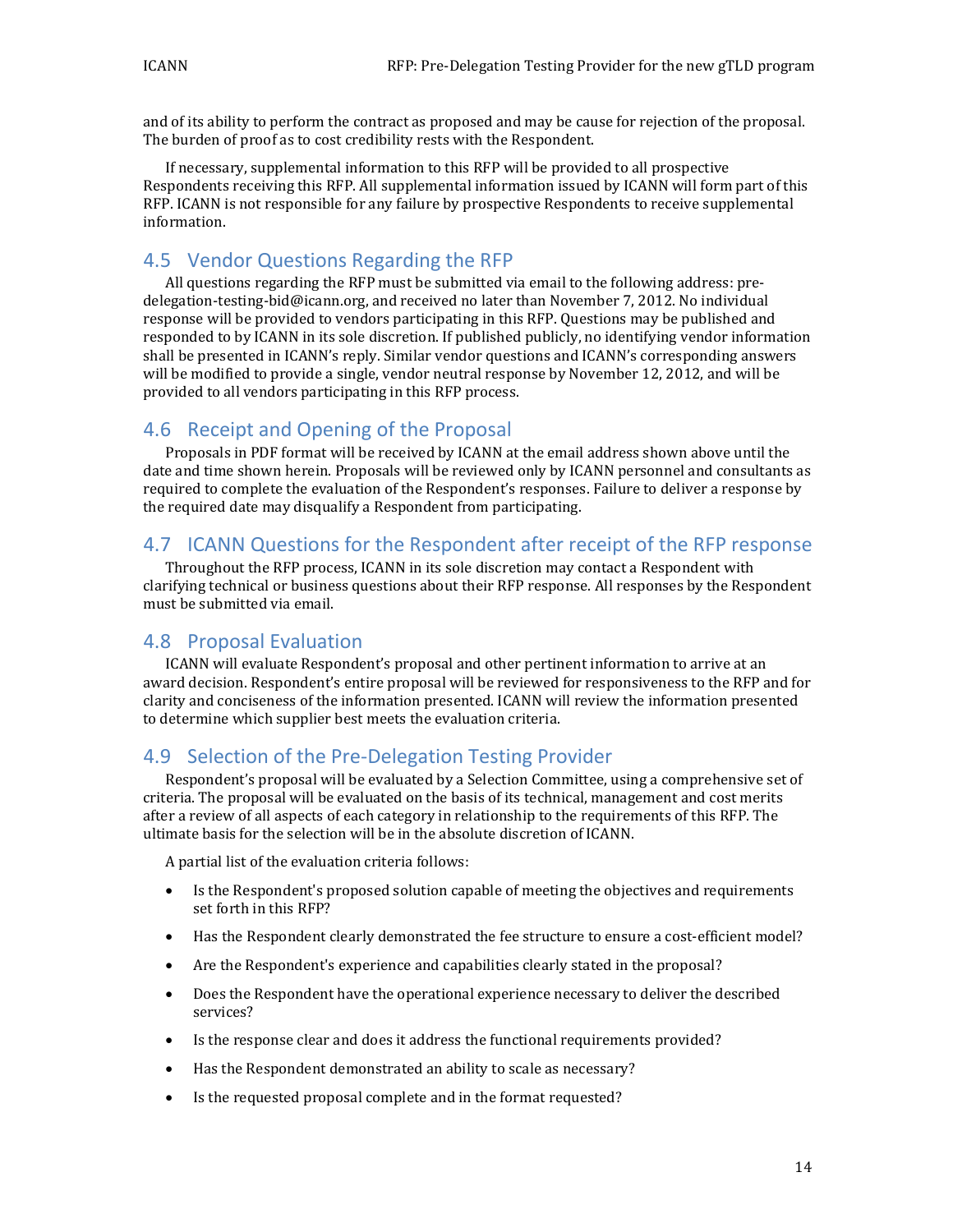Proposals are required to be valid for a minimum of one hundred twenty (120) days following the deadline for submission of the proposal. A proposal may not be modified, withdrawn or canceled by the Respondent for a 120-day period following the deadline for submission of the proposal. The Respondent so agrees to this condition by submission of the proposal.

In addition to the information provided in the vendor's response to this RFP, ICANN may request individual supplier presentations and site visits by ICANN staff or consultants to the vendor as a part of the evaluation.